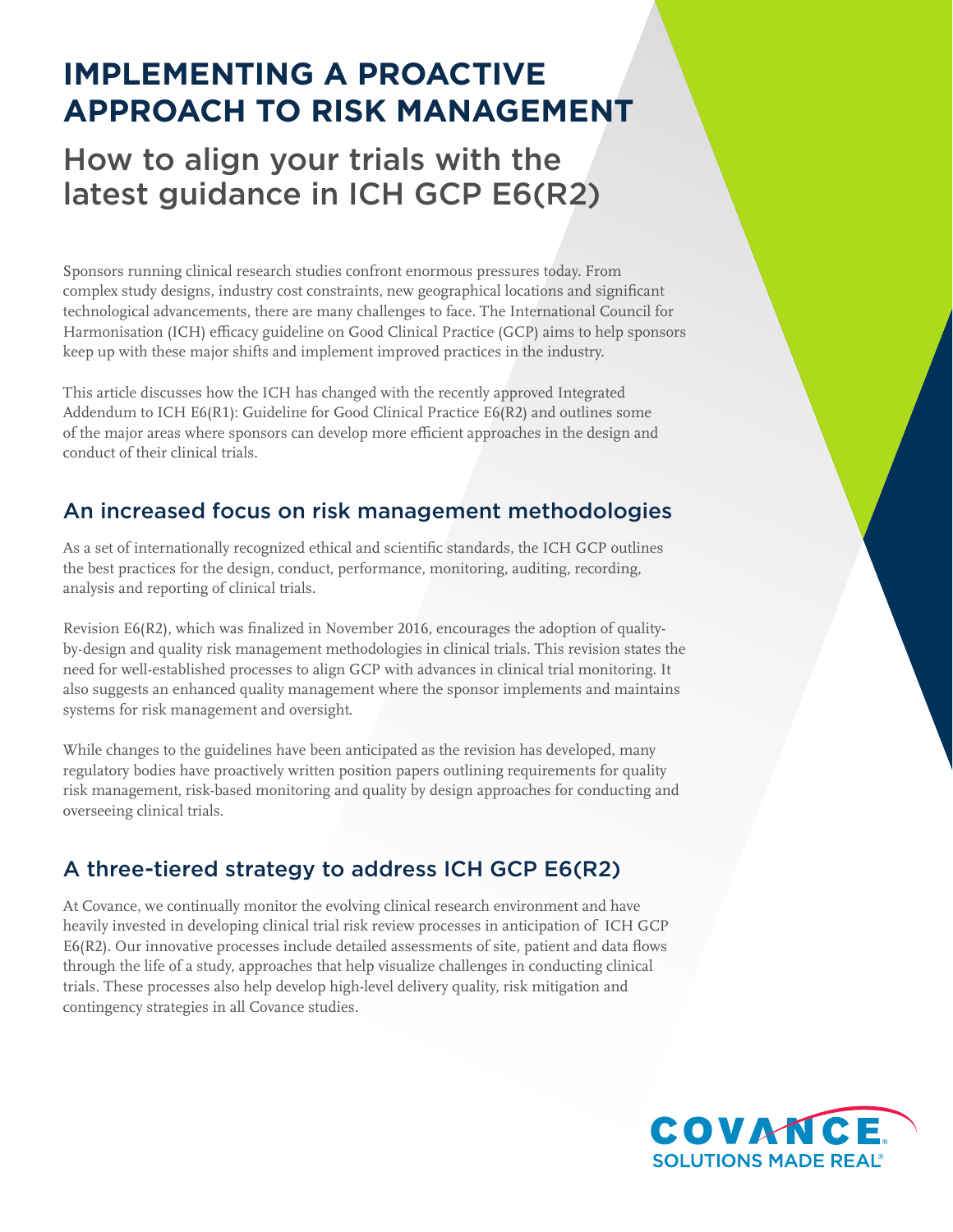Sponsors partnering with us can leverage our multilayered strategy to addresses ICH GCP E6(R2) compliance, which includes:

- ▶ Ensuring robust SOPs (standard operating procedures) and tools are set to meet expectations of the revised guideline, as set up by the Covance ICH GCP E6(R2) initiative led by our regulatory compliance team
- $\triangleright$  Enhancing planning, communication and risk management through mandatory study specific journey maps, such as process maps
- ▶ Creating refinements to the risk management processes and developing tools to cover end-toend study execution, such as Covance Risk-Based Monitoring (RBM) through the Xcellerate® Monitoring system and the Xcellerate® Insights portal and study summary reporting

More details about how sponsors can benefit from each strategy are discussed below.

# Addressing regulatory change with a regulatory compliance-led organizational initiative

To ensure that we help sponsors achieve the requirements outlined in ICH GCP E6(R2), a pan-Covance assessment team worked to proactively identify affected areas of the business and adjust SOPs as necessary. A multi-functional team has provided gap analysis responses for the 26 addendum items and the organization has initiated the activity of adjusting our SOPs.

In an effort to internally support the change to the regulation, we then launched a drug development services change management campaign to ensure all operational staff understand the regulation and how their roles and responsibilities have been enhanced. The initiative includes an education campaign for our clinical research associates to conduct outreach to investigators to ensure they're aware of the upcoming addendum and that investigators have access to publically available material about E6(R2).

# Implementing successful risk planning on clinical trials with study mapping

Keeping up with today's complex clinical trial requires a more comprehensive risk management effort. At Covance, we mapped the key sequence of activities expected of patients, sites, CROs and other collaborators. This "study mapping" serves as a basis for a variety of multi-disciplinary discussions and provides a "walk-through" between key stakeholders in the study to drive systematic risk assessment. Proactive mitigation and decision making processes are enacted to ensure that the identified risk areas are minimized.

These maps can also facilitate the project review process by senior management. As a result, sponsors and their CRO partner can expect much more informed oversight discussion during the clinical trial management office project governance review process.

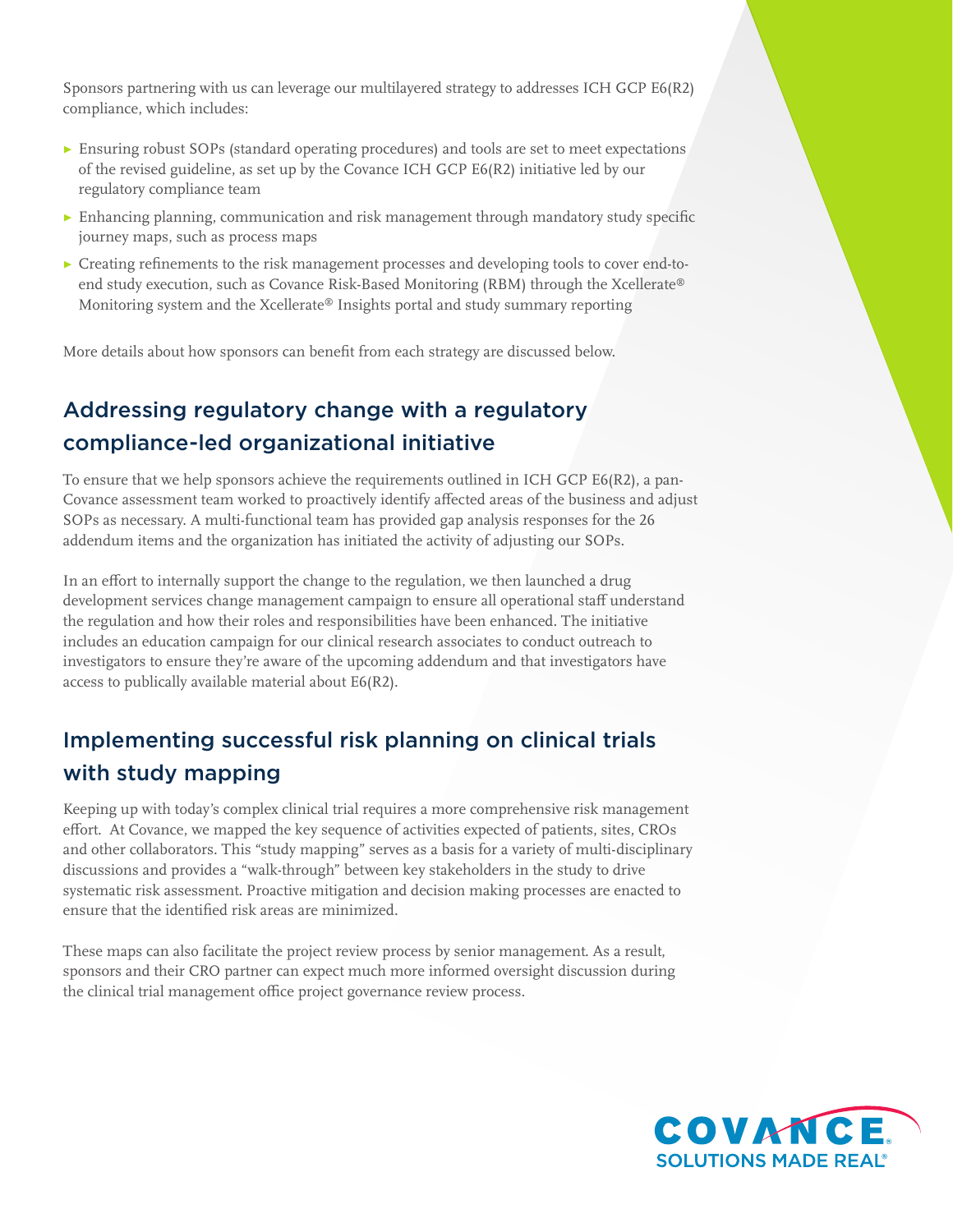### Promoting risk-appropriate approaches to trial execution

When sponsors outsource services by partnering with Covance, they can rely on newly established SOPs that define how Covance conducts risk management activities, from the time of receiving a trial award through the actual trial. Clinical study quality risk management is a cross-functional, collaborative process that involves all relevant, functional study team roles.

The goal of using a risk management approach is to address areas of clinical trial risk in a proactive manner. Sponsors can expect proactive planning and prevention of negative risk, as well as maximizing the value of pre-identified activities for improvement of trial objectives and/or deliverables.

# Leveraging the Covance risk-based monitoring solution: Xcellerate® Monitoring

As an early adopter of RBM approaches, Covance initiated an effort to address the draft RBM guidance from the Food and Drug Administration (FDA) and the European Medicines Agency (EMA) in 2011. Since then, the Covance RBM team has worked to implement several innovative approaches and technologies into sponsors' trials such as:

- ▶ Xcellerate® Monitoring organizational structures and new roles like RBM leads and central monitors
- ▶ RBM and central monitoring processes and SOPs
- ▶ Tools for study risk assessment, such as Risk Review and Medical Review

To complement those current tools, many other components are in pilot phases. The Risk Assessment Categorization Tool (RACT) helps sponsors identify and assess study risk while Statistical Review oversees integrity of data by systematic review of non-random anomalies in distributions of clinical site data. Other enhancements include the Risk and Issue Management System as a central location to track, review, categorize and prioritize all levels of project risks – from site level to compound development issues and risks. Data Management Review has been shown to improve data integrity by real-time monitoring of site data through an analytical tool that identifies missing, erroneous or inconsistent data across multiple data streams.

These tools were initially conceptualized to support studies with risk-based monitoring strategies but now have been recognized as value-added assets for the whole Covance portfolio. Over the course of 2017 and beyond, these tools will be deployed on studies to enhance the oversight of our core quality principles of subject rights, well-being, data integrity, scientific validity, regulatory compliance and clinical trial execution.

# Enabling oversight with Xcellerate® Insights and study summary reporting

The ICH GCP E6(R2) amendment also addresses sponsor oversight. The Covance Xcellerate® Insights portal and study reporting tools provide a collaboration area for teams to work with full transparency. In particular, study reporting offers near-real-time study level metrics for